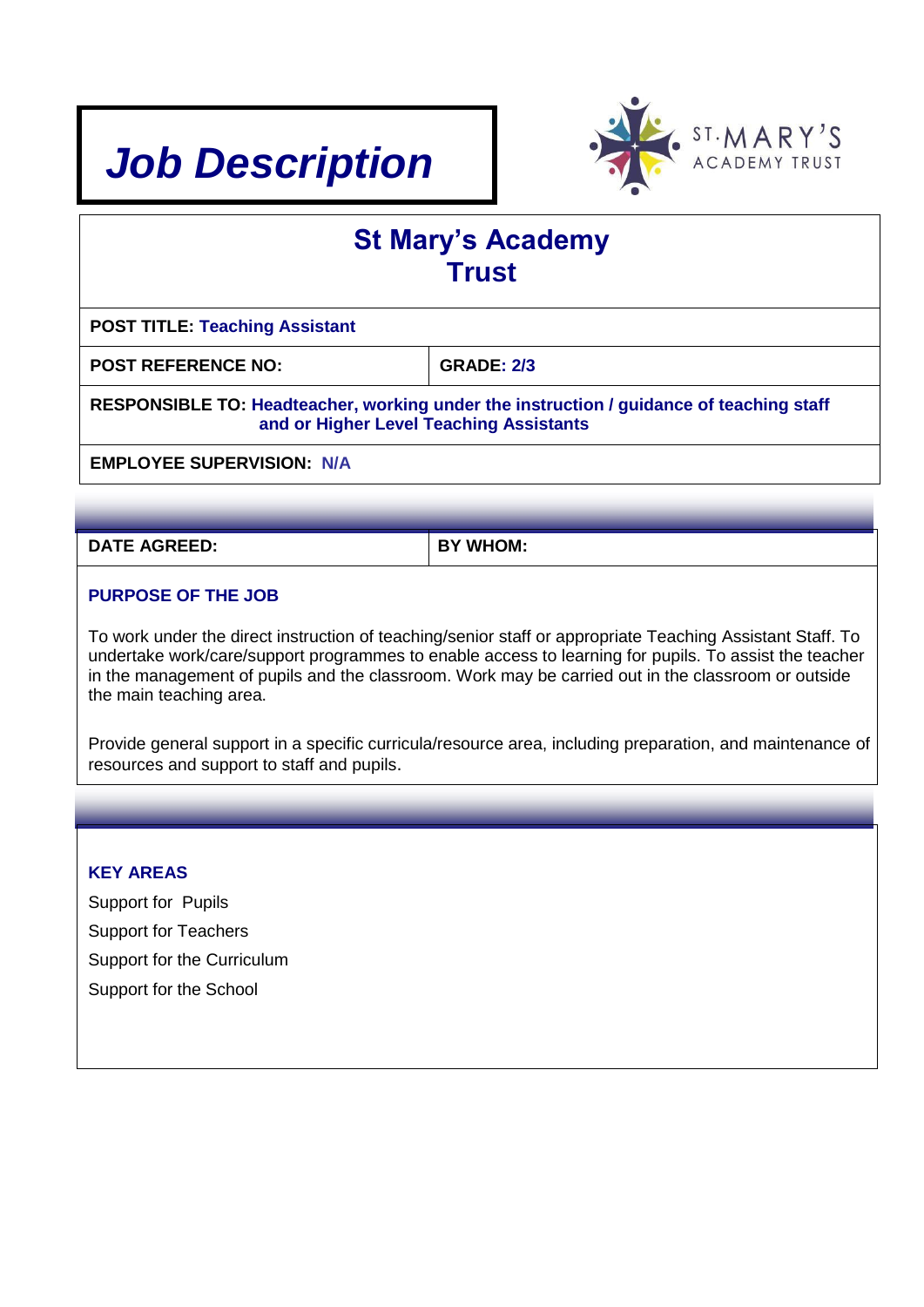# **DUTIES AND RESPONSIBILITIES**

# **1. Support For Pupils**

- i) Supervise and provide particular support for pupils, including those with special needs, ensuring their safety and access to learning activities
- ii) Assist with the development and implementation of Individual Education/Behaviour Plans and Personal Care Programmes
- iii) Establish constructive relationships with pupils and interact with them according to individual needs
- iv) Promote the inclusion and acceptance of all pupils
- v) Encourage pupils to interact with others and engage in activities led by the teacher
- vi) Set challenging and demanding expectations and promote self-esteem and independence
- vii) Provide feedback to pupils in relation to progress and achievement under guidance of the teacher
- viii) Support pupils in accessing learning activities under the guidance of the teacher

# **2. Support for the Teacher**

- i) Create and maintain a purposeful, orderly and supportive environment, in accordance with lesson plans and assist with the display of pupil's work
- ii) Use strategies in liaison with the teacher to support pupils to achieve learning goals
- iii) Assist with the planning of activities
- iv) Monitor pupils responses to learning activities and accurately record achievement and progress as directed
- v) Provide detailed and regular feedback to teachers on pupil achievements, progress, problems etc.
- vi) Promote good pupil behaviour and ensure health and safety at all times, dealing promptly with conflict and incidents in line with established policy and encourage pupils to take responsibility for their own behaviour.
- vii) Establish constructive relationships with parents/carers
- viii) Administer routine tests and invigilate exams and undertake routine marking of pupil's work
- ix) Provide clerical /administrative support e.g.photocopying, typing, filing, money and administer coursework etc.
- x) Timely and accurate preparation and use of specialist equipment/resources/materials as required by staff/curriculum/lesson plans etc
- xi) Maintain records as requested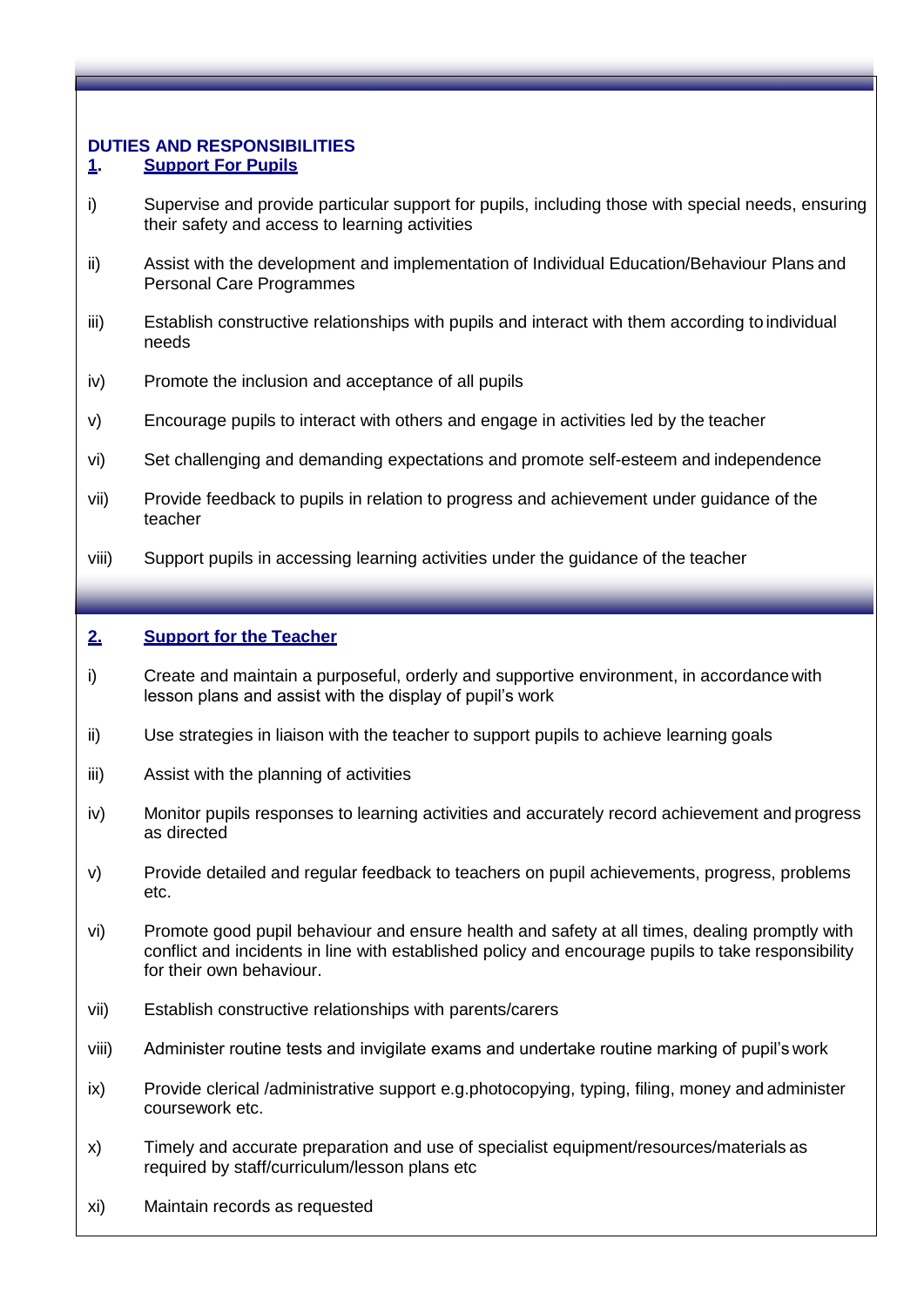#### **3 Support for the Curriculum**

- i) Undertake structured and agreed learning activities / teaching programmes, adjusting activities according to pupils responses
- ii) Support the use of ICT in learning activities and develop pupils' competence and independence in its use
- iii) Prepare and maintain equipment/resources required to meet lesson plans / relevant activities and assist pupils in their use
- iv) Monitor and manage stock supplies, cataloguing as required
- v) Maintenance of specialist equipment, check for quality/safety, undertake repairs/modifications within own capabilities and report other damages/needs
- vi) Demonstrate and assist others in safe and effective use of specialist equipment/materials

#### **4. Support for the School**

- i) Be aware of and comply with policies and procedures relating to child protection, health, safety and security, confidentiality and data protection, reporting all concerns to an appropriate person In accordance with policy
- ii) Be aware of and support difference and ensure all pupils have equal access to opportunities to learn and develop
- iii) Contribute to overall ethos/work/aims of the school.
- iv) Appreciate and support the role of other professionals
- v) Attend and participate in relevant meetings as required
- vi) Participate in development opportunities and other learning activities and performance development as required
- vii) Assist with the supervision of pupils out of lesson times, including before and after school and at lunchtimes, e.g. clubs, extra curriculum activities.
- viii) Accompany teaching staff and pupils on visits, trips and out of school activities as required and take responsibility for a group under supervision of the Teacher.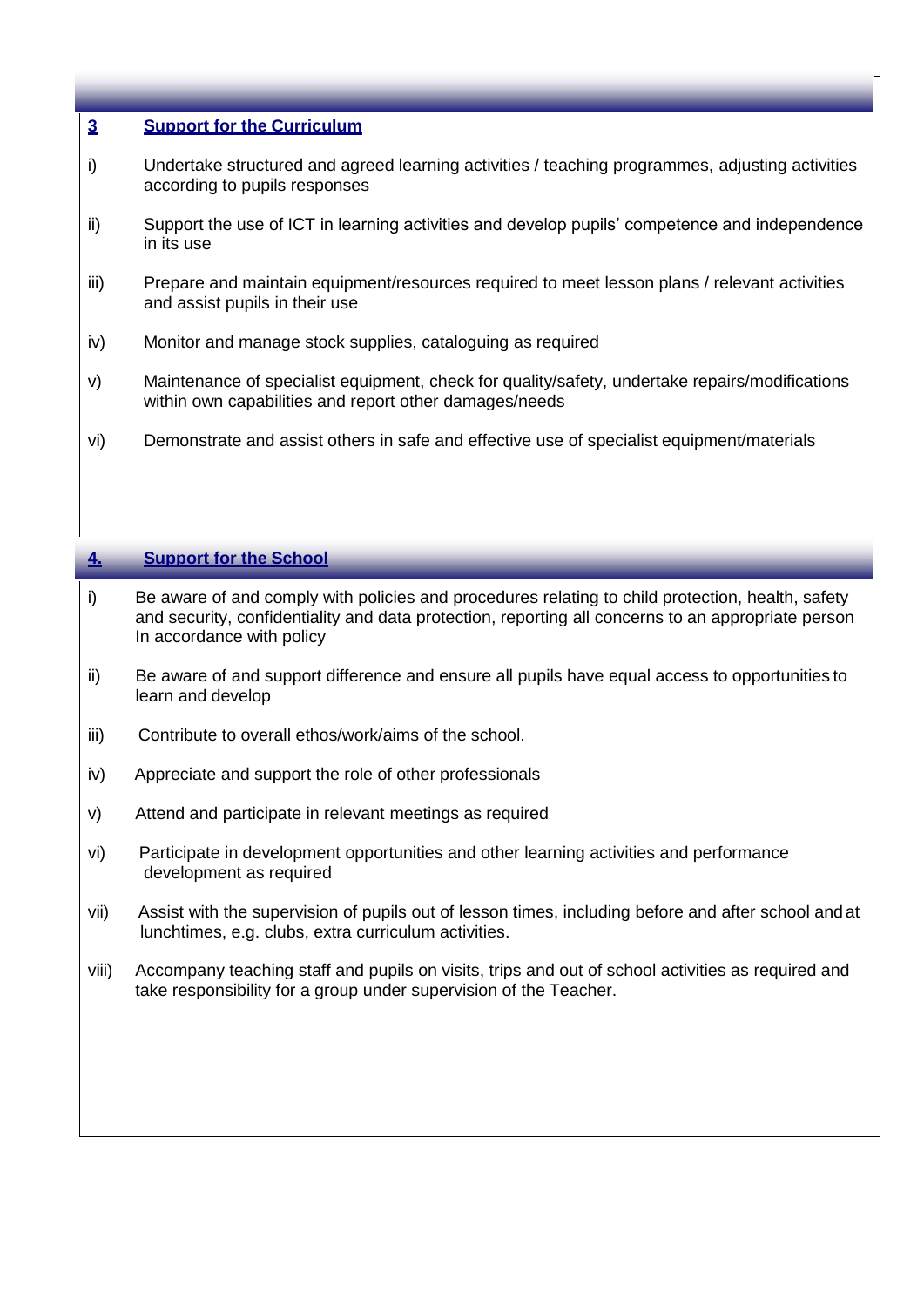## **5. General**

- i) To undertake any other duties, commensurate within the grade, at the discretion of the Headteacher
- ii) Be familiar and comply with all relevant Health and Safety, Operational, Personnel, Child Protection
- iii) To develop and promote high standards throughout the Barnsley Children, Young People and Families Service

## **6. Other**

i) Ensure equality of opportunity is afforded to all persons both internal and external to the authority, actively seeking to eliminate any direct or indirect discriminatorypractices/behaviour.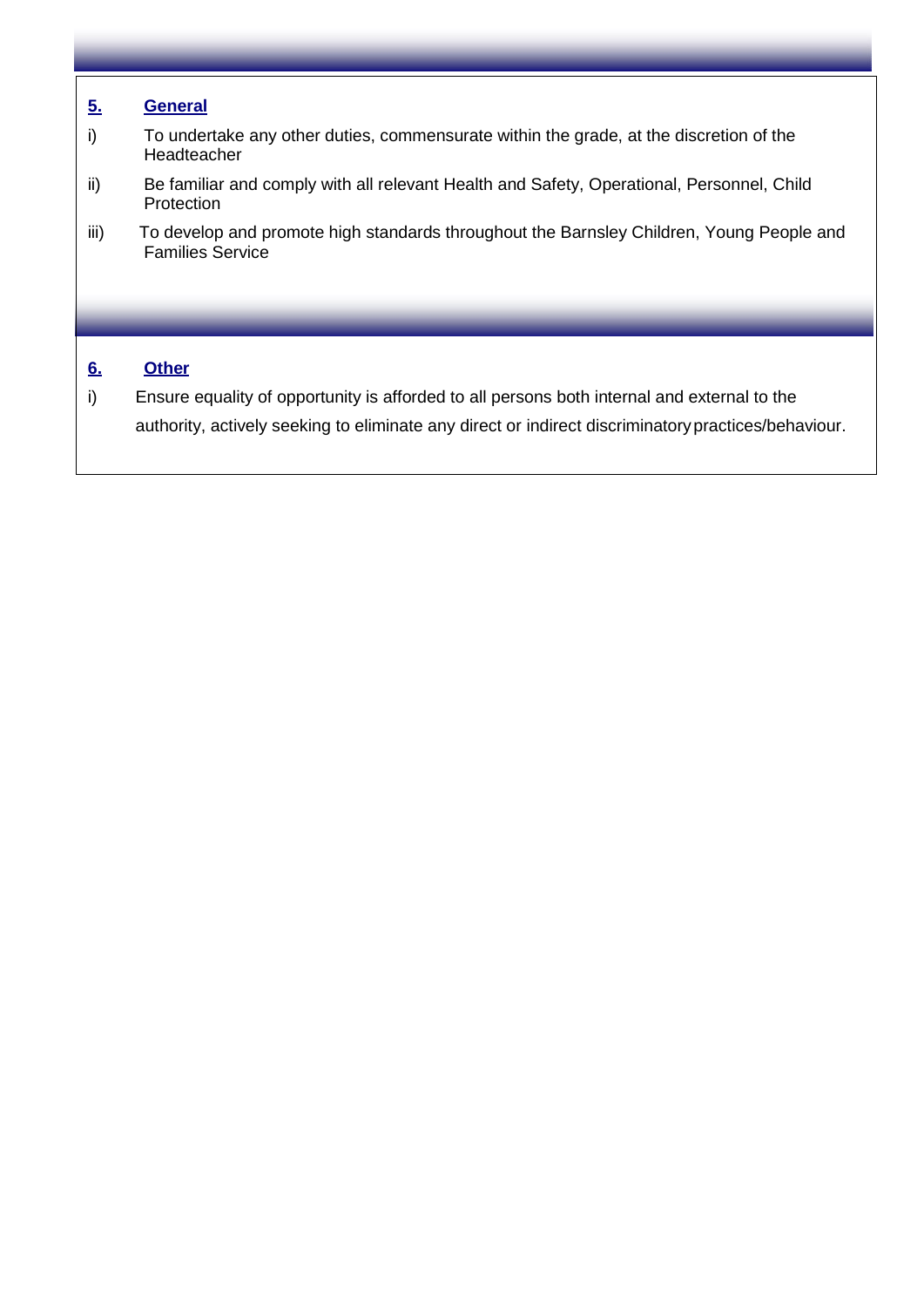| <b>Employee</b><br><b>Specification</b> | it would help us to know your needs in order to do this. | When filling in the application form please demonstrate with clear, concise examples how you meet the<br>requirements of the post. You will be assessed in relation to the Essential and Minor criteria. Please<br>bear in mind that you must possess the Essential Criteria on day 1 to be able to do the job. If there are<br>large numbers of applicants for the post then all of the criteria will be used for shortlisting. Under the<br>Disability Discrimination Act, we recognise and welcome our responsibility to remove any barriers in<br>our recruitment and selection process. We have tried to assess this in our Job Description and<br>Employee Specification, however if you feel that there are barriers, please tell us in the application<br>form. As part of the DDA we are committed to making reasonable adjustments, wherever possible and |
|-----------------------------------------|----------------------------------------------------------|---------------------------------------------------------------------------------------------------------------------------------------------------------------------------------------------------------------------------------------------------------------------------------------------------------------------------------------------------------------------------------------------------------------------------------------------------------------------------------------------------------------------------------------------------------------------------------------------------------------------------------------------------------------------------------------------------------------------------------------------------------------------------------------------------------------------------------------------------------------------|
| <b>Post Title: Teaching Assistant</b>   | <b>St Mary's Academy Trust</b>                           | <b>Grade: 2/3</b>                                                                                                                                                                                                                                                                                                                                                                                                                                                                                                                                                                                                                                                                                                                                                                                                                                                   |

| <b>Criteria No</b> | <b>Attributes</b>                                   | <b>Criteria</b>                                                                                         | <b>How Identified</b> | <b>Rank</b>      |
|--------------------|-----------------------------------------------------|---------------------------------------------------------------------------------------------------------|-----------------------|------------------|
| $\overline{1}$ .   | <b>Experience</b>                                   | Recent relevant experience                                                                              | A/I                   | <b>Essential</b> |
| $\overline{2}$ .   |                                                     | Working with or caring for children of relevant age                                                     | A/I                   | Essential        |
| 3.                 |                                                     | General technical/resource support                                                                      | A/I                   | Essential        |
| 4.                 | <b>Education and</b><br><b>Training Attainments</b> | Good numeracy/literacy skills                                                                           | A/I                   | Essential        |
| 5.                 |                                                     | 2 GCSEs at grade A to C in English and Maths or equivalent<br>(e.g. NVQ level 2 or Level 2 Certificate) | A/I                   | Essential        |
| 6.                 |                                                     | Training in relevant learning strategies e.g. literacy                                                  | A/I                   | Essential        |
| 7.                 |                                                     | First aid training/training as appropriate                                                              | A/I                   | Essential        |
| 8.                 |                                                     | Participate in development and training opportunities                                                   | A/I                   | <b>Essential</b> |